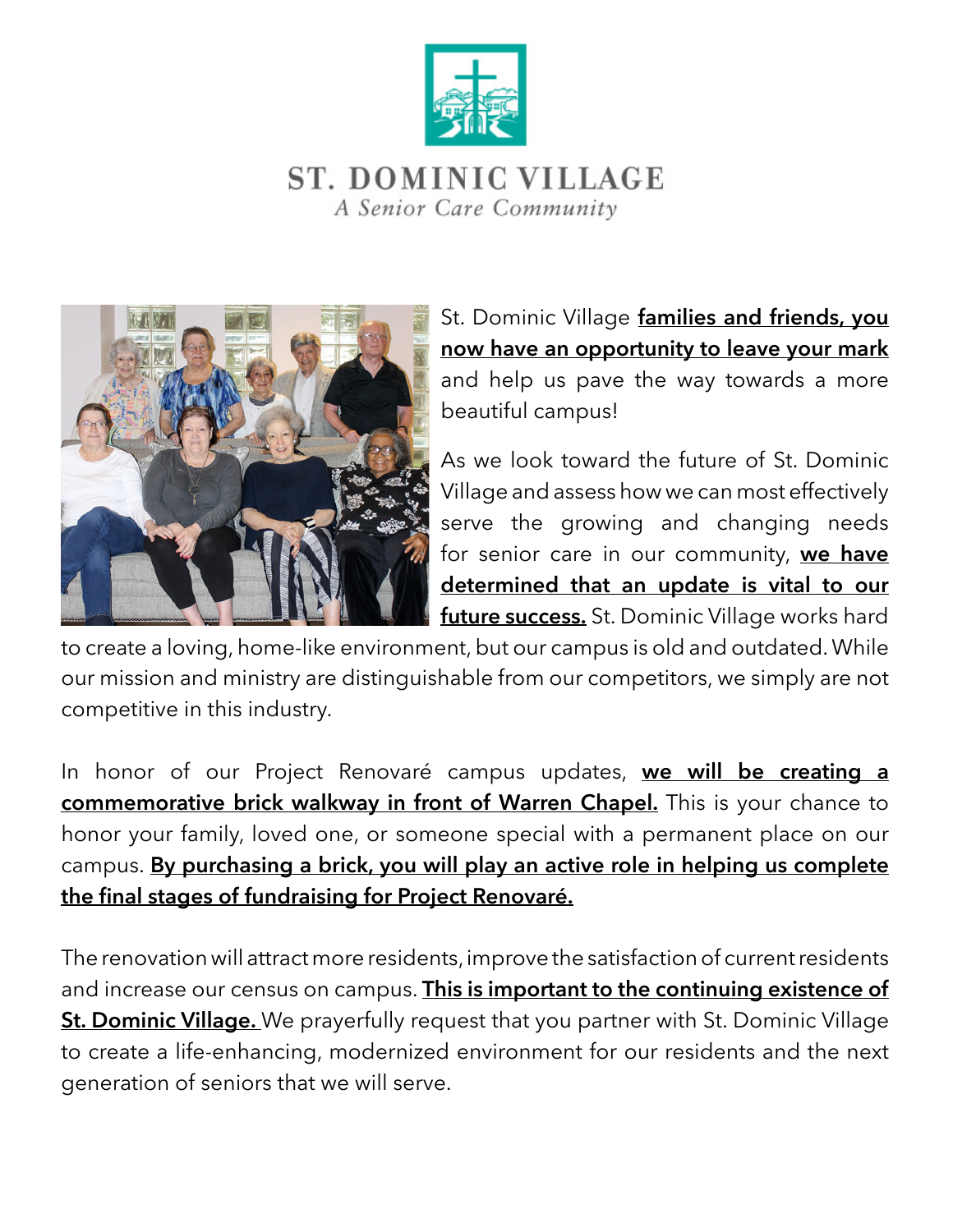

# **\$100 - 4x8 Brick (Staff and Residents only)**

3 lines of text, 20 characters per line (including spaces and punctuation)

**IN MEMORY OF BISHOP VINCENT RIZZOTTO** 

|  |  |  |  |  |  | o illies of text, zo characters per line (including spaces and panctuation) |  |  |  |  |
|--|--|--|--|--|--|-----------------------------------------------------------------------------|--|--|--|--|
|  |  |  |  |  |  |                                                                             |  |  |  |  |
|  |  |  |  |  |  |                                                                             |  |  |  |  |
|  |  |  |  |  |  |                                                                             |  |  |  |  |

#### **IN MEMORY OF BISHOP VINCENT RIZZOTTO**

# **\$250 - 4x8 Brick**

3 lines of text, 20 characters per line (including spaces and punctuation)

|  |  |  |  |  | - |  |  |  |  |
|--|--|--|--|--|---|--|--|--|--|
|  |  |  |  |  |   |  |  |  |  |
|  |  |  |  |  |   |  |  |  |  |
|  |  |  |  |  |   |  |  |  |  |

In Honor of All Those Who Have **Given Before Us** Thank You for **Your Generosity** The Snell Family

# **\$500 - 8x8 Brick**

6 lines of text, 20 characters per line (including spaces and punctuation)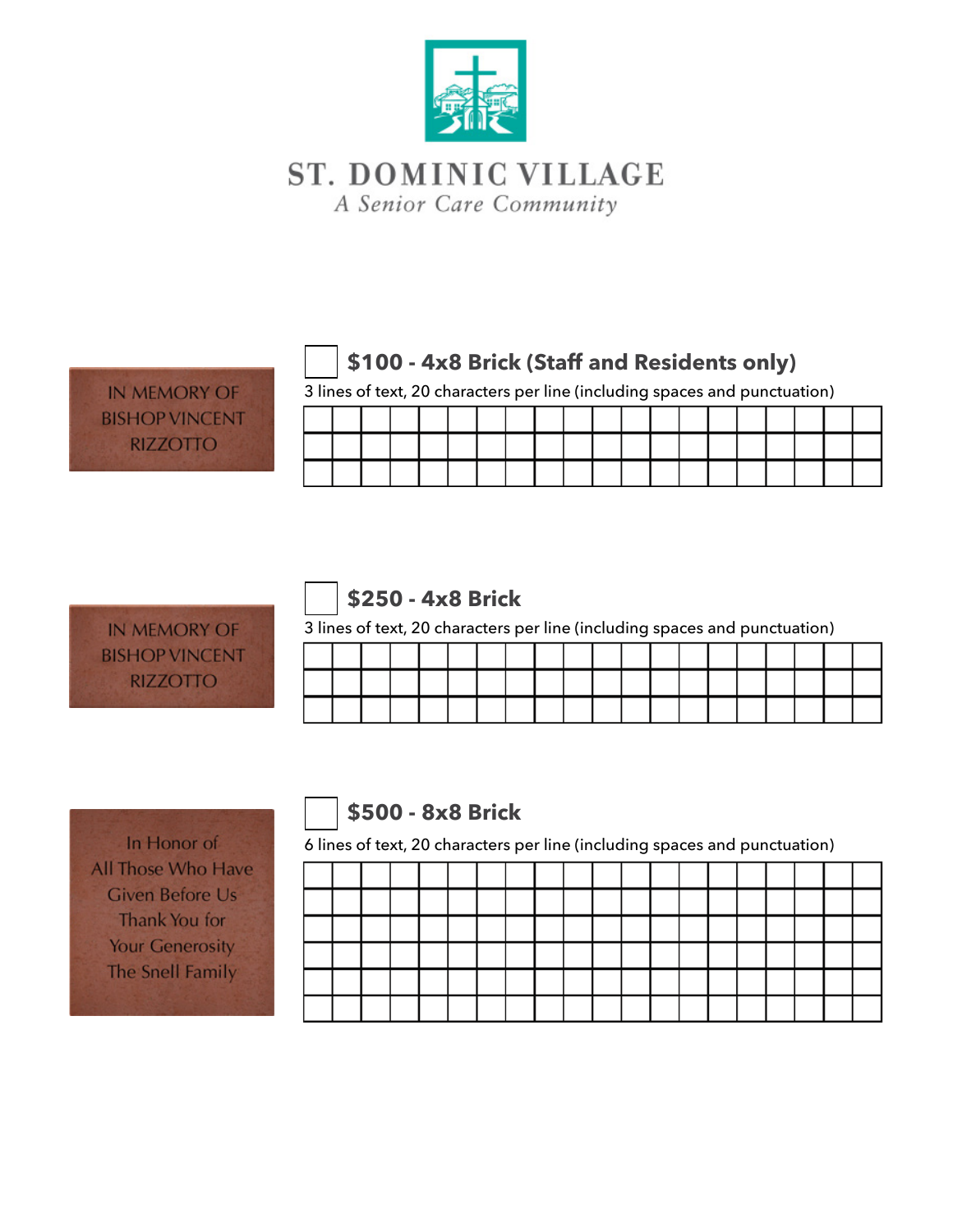



**\$1,000 - 12x12 Multi Brick Display**

### **4x8 Horizontal Brick (1)**

3 lines of text, 20 characters per line (including spaces and punctuation)

#### **8x8 Brick (2)**

6 lines of text, 20 characters per line (including spaces and punctuation)

#### **4x8 Vertical Brick (3)**

1 lines of text, 8 characters per line (including spaces and punctuation)

**Clipart (4)**

See clipart options attached and enter code on top left of clipart image